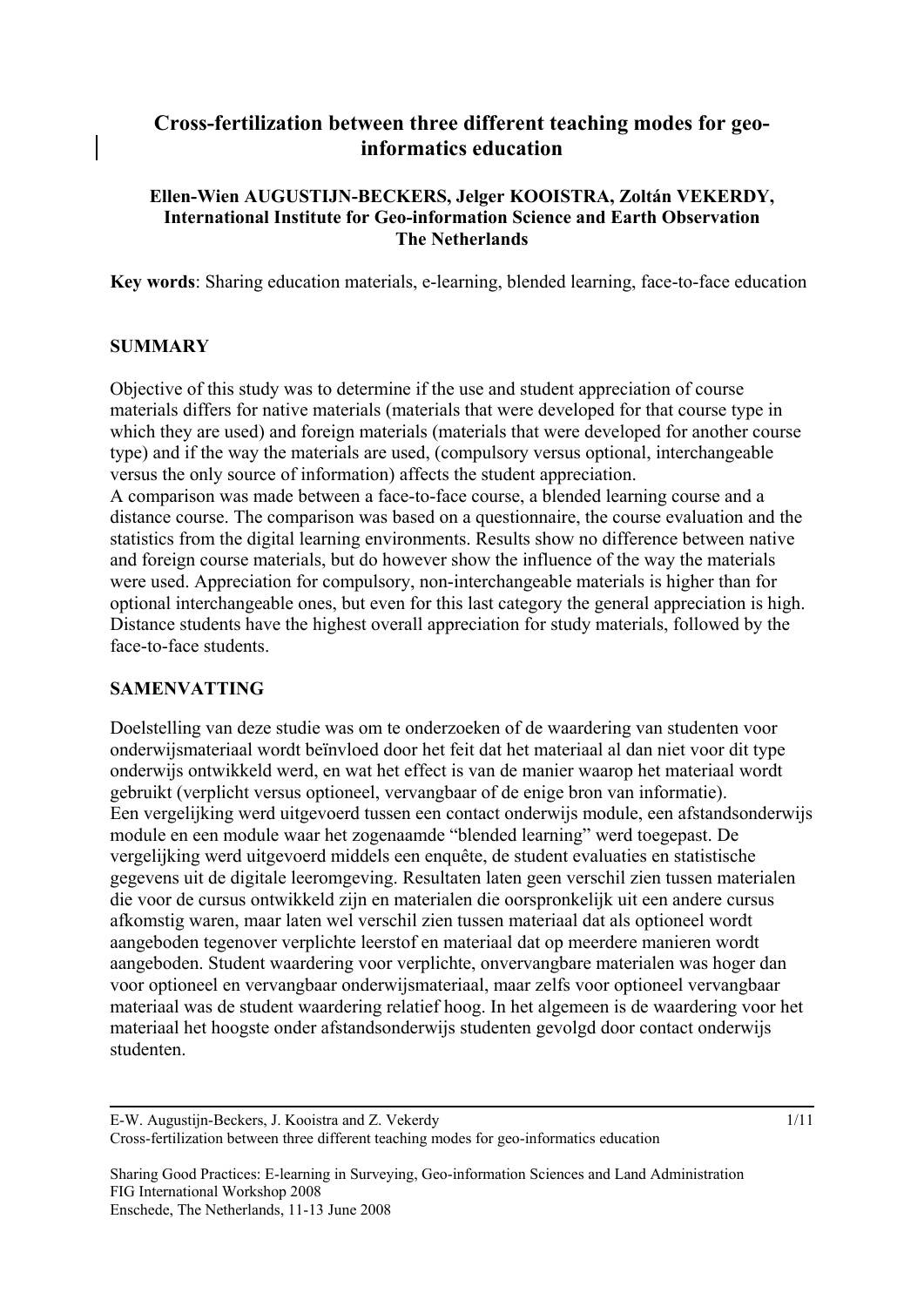# **Cross-fertilization between three different teaching modes for geoinformatics education**

### **Ellen-Wien AUGUSTIJN-BECKERS, Jelger KOOISTRA, Zoltán VEKERDY, International Institute for Geo-information Science and Earth Observation The Netherlands**

### **1. BACKGROUND**

Over the past decade many educational institutes developed e-learning courses based on their regular face-to-face education. In many cases, this was done via international projects (especially European) with a lot of attention turned to sharing materials and exchange of development experience between these international educational institutes (Purves et al 2004). Less attention was paid to sharing teaching materials between courses with the same content but different teaching modes within one institute. This paper looks at how and to what extent cross fertilization took place between three courses in "Principles of Geo-informatics" at the International Institute for Geo-information Science and Earth Observation (ITC).

There are important differences between sharing materials between educational institutes and sharing between courses within the same institute. Sharing between institutes is often referred to as "interoperability". Interoperability aims to allow sharing of data and materials through the use of common agreements and specifications (Pruves et al 2005). In a general sense the concept was defined by Kemp et al. (1999) as the creation of materials which are shareable and can have multiple uses in various contexts. Sharing the materials is a goal in the development stage. In this regard, important aspects are the owner rights (copyright), the development of metadata (description of the educational content and context) and the adaptability of the materials (Pruves et al 2005). When sharing takes place within a single institute, agreements, authorship and metadata are of lesser importance. The teaching staff is already familiar with the materials, has all the rights to adjust the materials and the institute has full ownership.

Re-use of educational materials within Geo-information Science education is of particular interest for a number of reasons. In many cases datasets are used that are not cheap, and sometimes also difficult to acquire. Also the software used is of particular interest. Exercises for example have to be updated frequently for every new version of the software. This is a tedious and re-occurring task. Geo-information Science, like all IT fields, is developing fast and educational materials get easily outdated. Therefore it is advantageous to make intensive use of the materials that are being developed.

Sharing materials between GIS courses within an institute seems to be an obvious choice, but what do we know about the way students regard these shared materials. Do they realise when materials were not developed for their course, does it lead to a different student appreciation?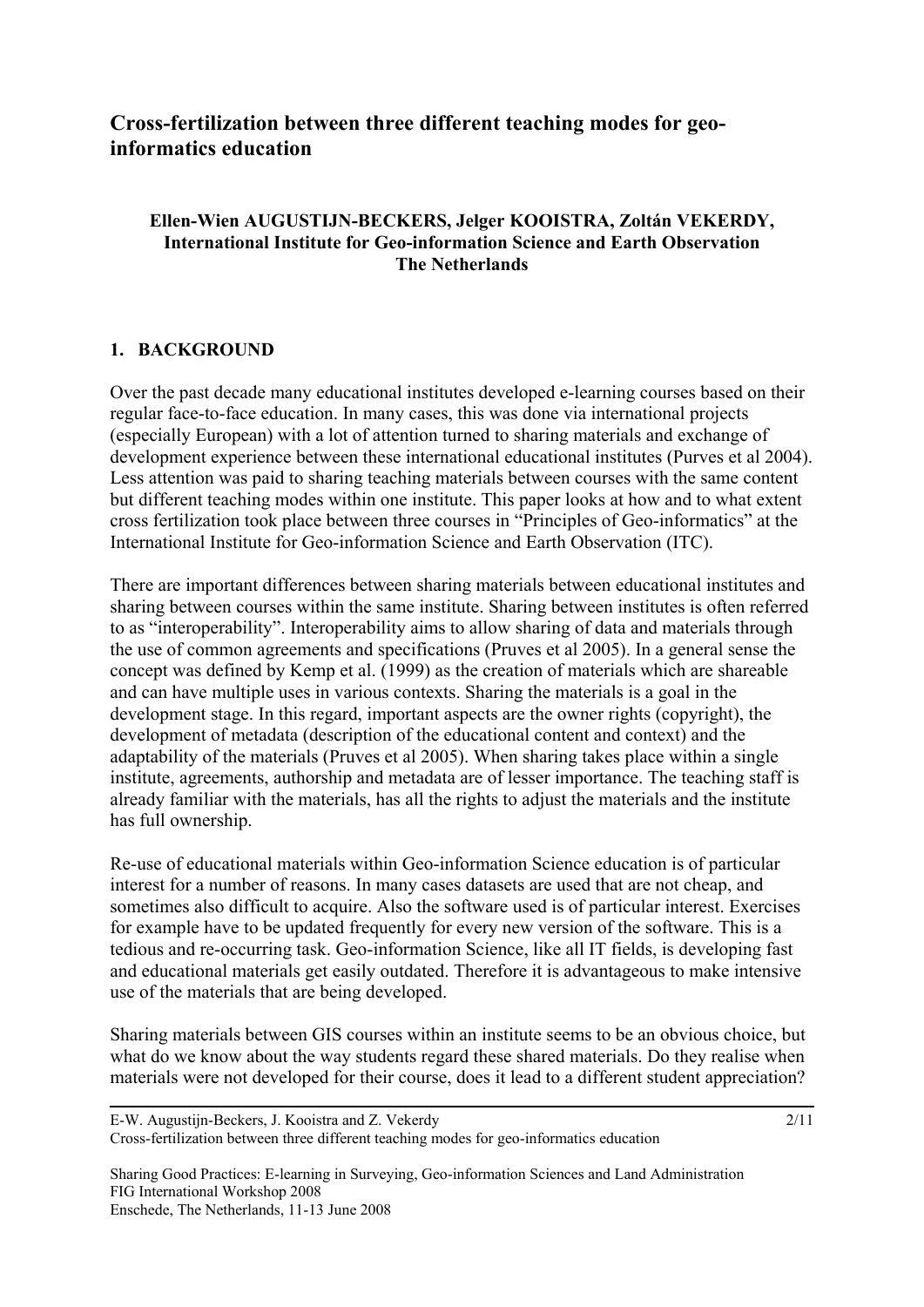A comparison was made between a distance course (Distance Education GIS - DEGIS), a blended learning course (combination of face-to-face and e-learning; Geographical Information Management and Applications - GIMA) and a course with pure face-to-face education (Geoinformatics - GFM). In principle, the courses were developed separately, with no explicit intention of sharing materials and ideas, although the e-learning and blended learning courses were developed using the experiences and some materials from the face-toface education. Although not explicitly required beforehand, the course designs and materials were influenced by each other via the participating teachers. The courses have been running parallel for a number of years. Student numbers have stabilized; face-to-face 90 students per year; distance 60 students per year; blended learning 20 students per year. Enough (student) evaluation data are available to assess if cross fertilization took place and in what respect.

Cross fertilization can take many different forms, ranging from sharing of ideas or concepts to the use of the same teaching materials. Not all influences are directly measurable. This paper concentrates on two main research questions: "Is there a difference in student appreciation between native (developed for the course) and foreign materials (not developed for the course)?" and "How does the way the materials are used (optional versus compulsory, additional to other materials or as the only source) influence the student appreciation?" Answering these questions requires an inventory of materials that are being shared, and how they are used. Equally interesting is the question which materials are not shared and why, but this is beyond the scope of the present article.

This comparison can lead to a better insight into the methods of sharing and re-using materials. The gained knowledge can be applied for the development of universal teaching material that is useful for e-learning, blended learning as well as face-to-face teaching within GI-Science.

# **2. COMPARABILITY OF COURSES AND COURSE PARTICIPANTS**

Ladyshewsky (2004) states that comparison of face-to-face and distance education is hindered by different variables influencing the educational outcome. Variables that are difficult to control include course design, technological applications, pedagogical approaches, student and instructor characteristics and methods of assessment (Volery & Lord, 1999). The three courses presented here are unique in respect to their similarity in educational objectives, course design, and technological applications. All three courses teach a combination of theoretical concepts and practical software skills, and are mainly attended by mid-carrier professionals as part of an MSc program.

Differences that can have an impact on the outcome of this study are:

- Differences in teaching mode
- Differences in course materials and course content
- Differences in participating students.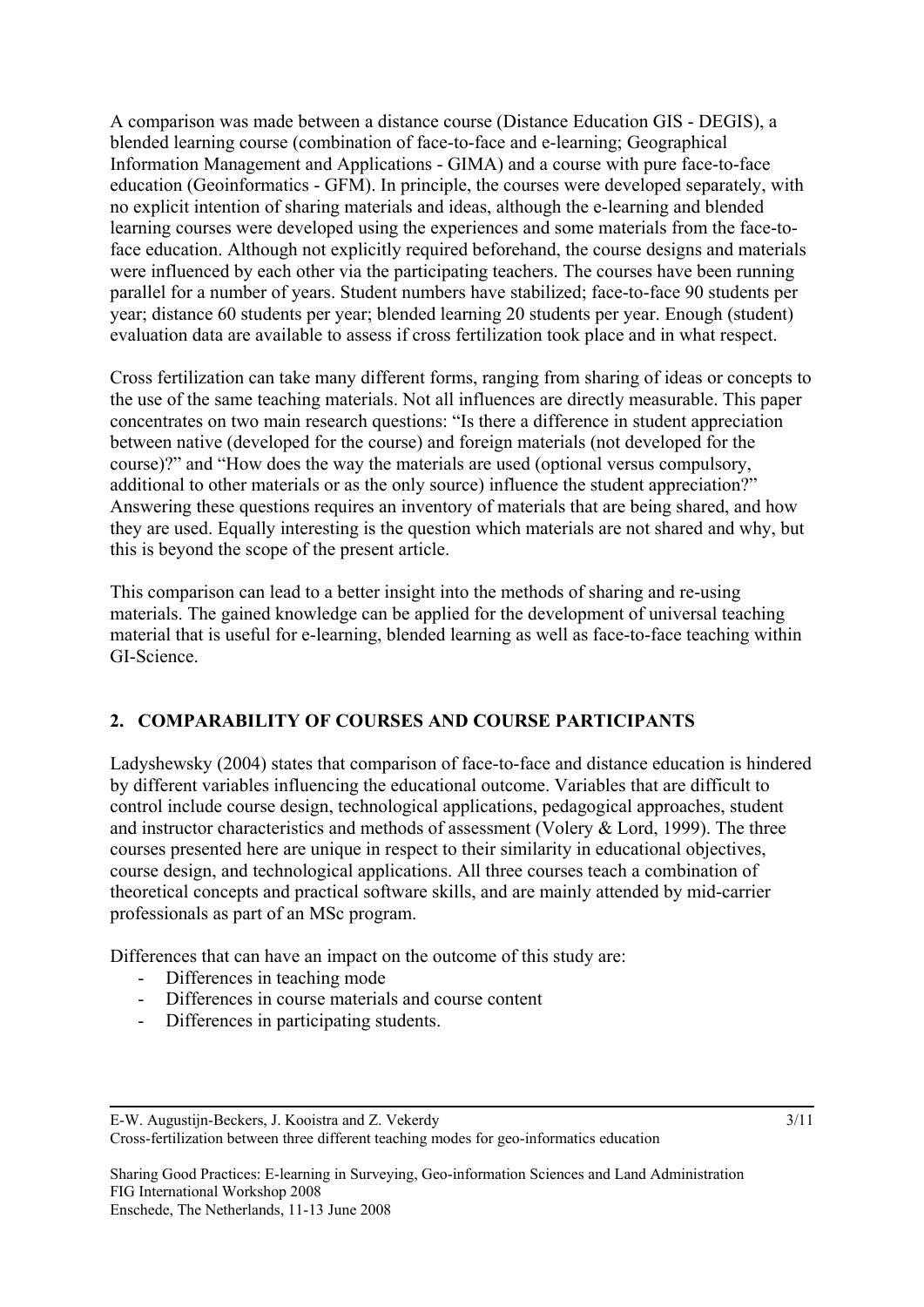### **2.1 Differences in teaching mode**

The main difference between these three courses was the mode of teaching. In the face-to-face course, the students had the opportunity to attend regular lectures, practicals and question hours. The course was concluded by an examination.

For the blended learning, the students had 3 contact days at the beginning of the course. During these days the students received instructions on the objective of the course, were introduced to each other and the lecturers and could follow some demonstrations. Contact days are followed by a 12 week period of distance learning. The course was concluded by a two-day contact block. During this block, students received feedback on the submitted tasks and there were question hours followed by an examination. Assessment of this course was based on submitted assignments and the result of the examination.

The distance students followed the complete course at a distance. They received the course material and necessary software via mail on DVD-s and kept in contact with the instructors via the Blackboard educational programme using the World Wide Web. The course was assessed based on hand-in assignments and a distance examination.

There was a difference in the relation between the students in the three different teaching modes: the students in the face-to-face course had day-by-day contact and could develop good social networks (both with other students and teachers). The blended students knew their fellow students and it is known that they had contacts to discuss assignments etc. The distance students had only limited social contact with each other, and the students in this course were not working intensively together.

# **2.2 Differences in course materials**

Course materials included in this comparison are video lectures, e-lectures, self-tests, textbook, ArcGIS exercises and the study guide.

Video lectures include recordings of teachers during a lecture, but also screen captivate movies of instructors performing a certain software task. The video lectures are mostly used in the distance education course, but also provided to face-to-face and blended students as optional material.

E-lectures are the substitute for regular lectures, covering the same content and are closely linked to the content of the textbook. e-lectures are an extended version of the PowerPoint presentations used during face-to-face education. They contain links to exercises and demovideos. For e-learning students these e-lectures are compulsory, for the other two groups they are optional. The face-to-face students can follow regular lectures that cover the same content, but this is not the case for the blended students.

Self-tests are small tests, provided per topic, that consist of 5 to 15 questions, and are accessible via the digital learning environment. Self-tests are not monitored by the teachers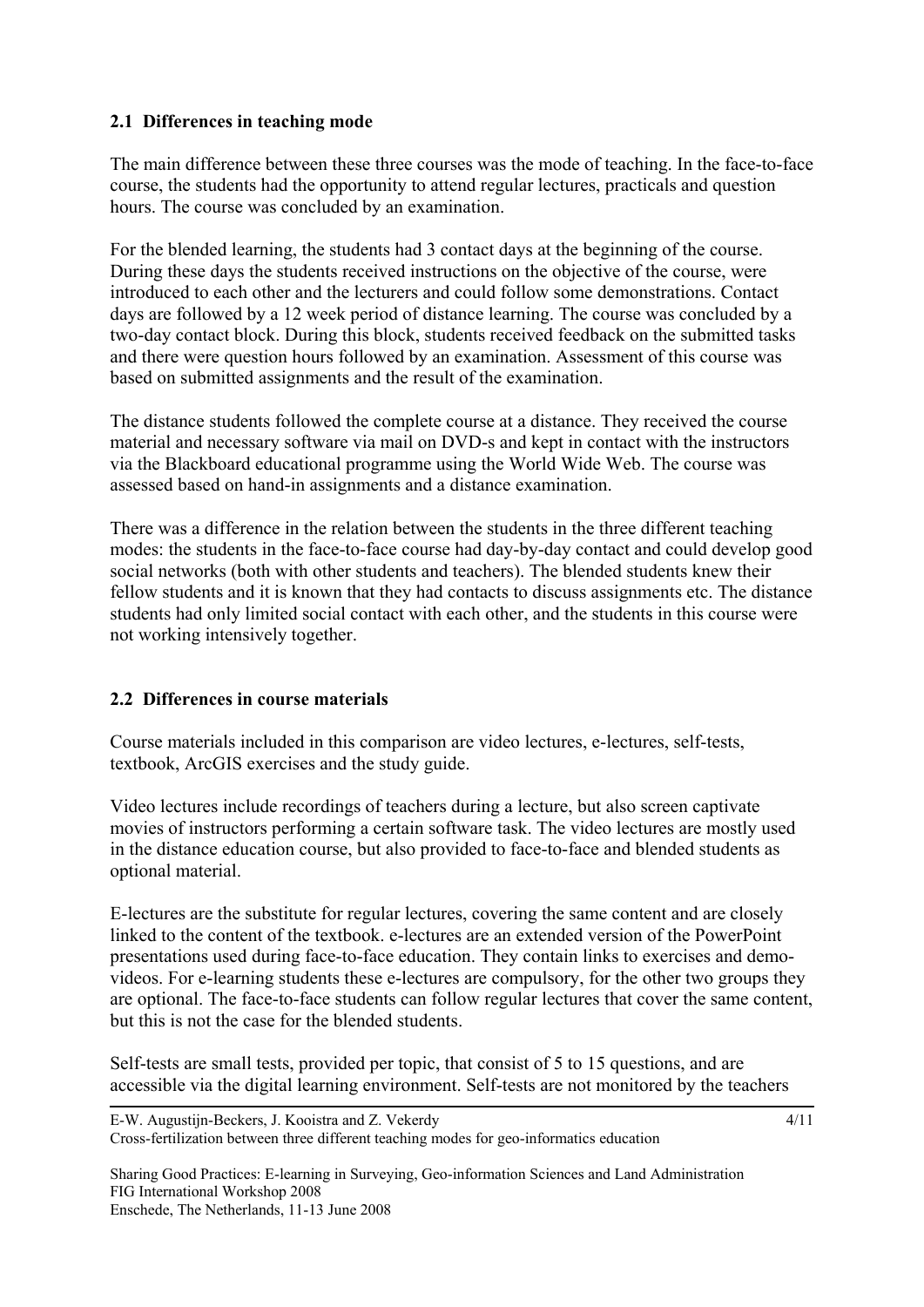and students can take a self-test multiple times. Feedback about the correctness of the answers is provided to the students on the completion of the self-test.

ArcGIS exercises are exercises with detailed written eplanations, with challenges at the end that can be completed to test practical skills after doing the exercise. Answers to challenges, questions etc., are provided to the students in additional files.

The study guide is a written document with the practical information about the course. It was adapted for each course; that makes it very difficult to identify to which course it is native, so it can be regarded as native to all three courses.

The blended learning course used several different text books, and in this aspect, it is different from the other two courses which used the same ITC textbook.

Each of the courses included materials, which were originally developed for the other educational methods (Table 1). These materials were not always compulsory and they were not always the only means to get the related information. For example, the e-lectures were added as optional material to the face-to-face education course, but students could also go to the normal lectures, which contained the same information.

|                         | <b>Native</b><br>(originally<br>developed<br>for $)$ | <b>GFM</b><br>face-to-face |                      |                       | <b>DEGIS</b><br>e-learning | <b>GIMA</b><br>blended |                      |  |
|-------------------------|------------------------------------------------------|----------------------------|----------------------|-----------------------|----------------------------|------------------------|----------------------|--|
|                         |                                                      | Compul-<br>sory            | Inter-<br>changeable | <b>Compuls</b><br>ory | Inter-<br>changeable       | Compulso<br>ry         | Inter-<br>changeable |  |
| <b>Video lectures</b>   | e-learning                                           | No                         | Partially            | Yes                   | No                         | No.                    | No                   |  |
| E-lectures              | e-learning                                           | <b>No</b>                  | Yes                  | Yes                   | No                         | No.                    | No                   |  |
| Self-tests              | e-learning                                           | <b>No</b>                  | No                   | Partially             | No                         | No                     | No                   |  |
| <b>Text book</b>        | face-to-face                                         | Yes                        | No                   | Yes                   | No                         | Yes                    | No                   |  |
| <b>ArcGIS exercises</b> | face-to-face                                         | Yes                        | No                   | Yes                   | No                         | Partially              | No.                  |  |
| Study guide             | all                                                  | Yes                        | Yes                  | Yes                   | No                         | Yes                    | Yes                  |  |

Table 1: Status of the materials per course

Materials developed for a type of education are tailored towards this particular use. Differences are most clear in e-lectures and exercises. In e-lectures it is important that students understand the structure of the slides and that the students get all the information on the particular topic (concept) and its applications. Everything that the teacher tells and demonstrates during normal lectures needs to be captured in the structure of the e-lecture, its content and supporting media.

For exercises, the offered materials need to be self explanatory, complete (cookbook structure – guided exercises) and all necessary feedback needs to be provided in the files. In fact we are not talking about a single exercise, but a set of materials that together provide one set of practical instructions.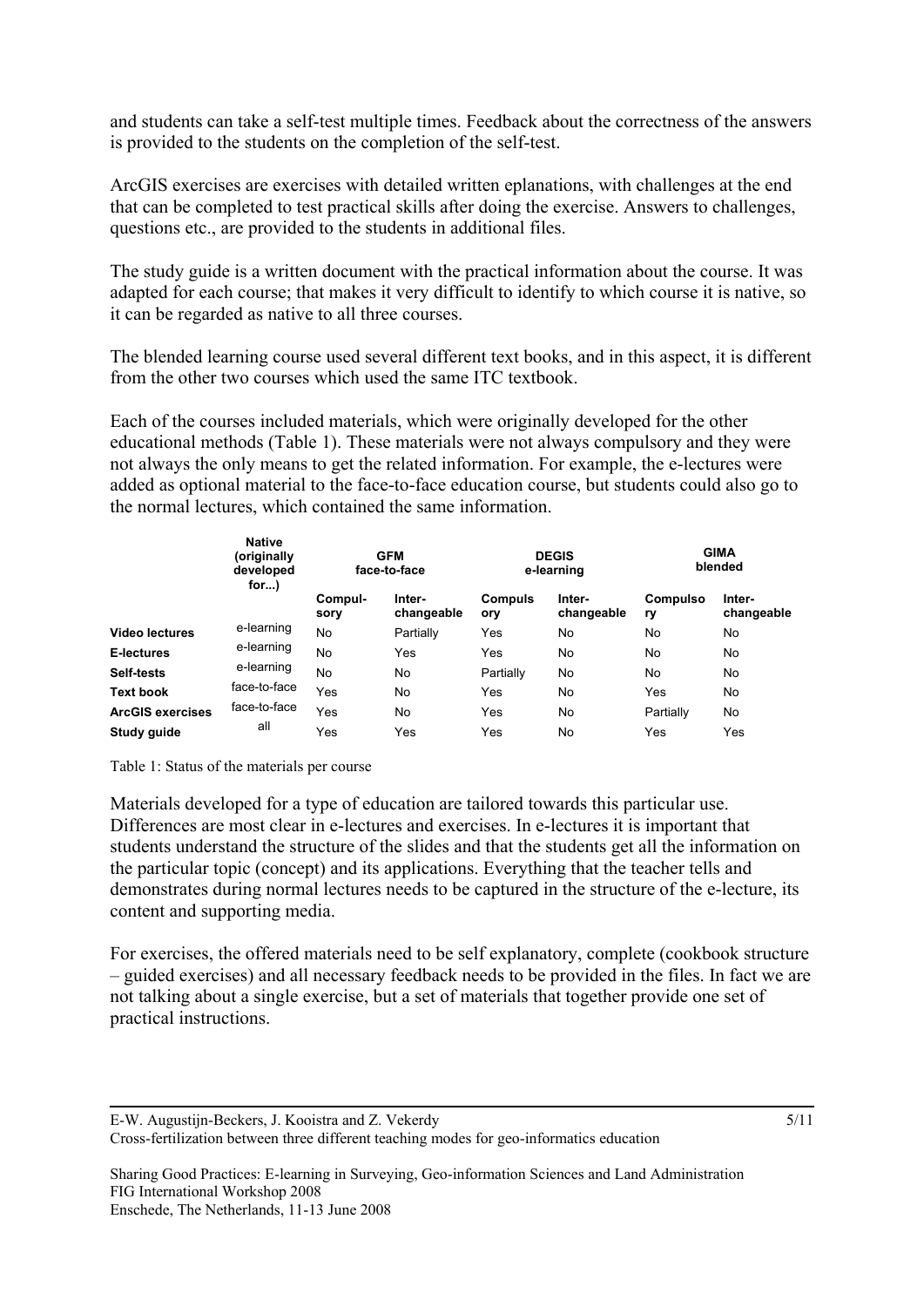### **2.3 Differences in participating students**

There are some differences between the student populations of the three analysed courses. First of all, in the origin of the students (Table 2).

| <b>Continent</b>                                                                                                | <b>GFM</b> | <b>DEGIS</b> | <b>GIMA</b> |
|-----------------------------------------------------------------------------------------------------------------|------------|--------------|-------------|
| Africa                                                                                                          | 18.5 %     | 82.4 %       | $0.0 \%$    |
| Asia                                                                                                            | 55.6 %     | 11.8 %       | $0.0 \%$    |
| Australia                                                                                                       | 3.7%       | 0.0%         | $0.0 \%$    |
| <b>Europe</b>                                                                                                   | 11.1 %     | 5.9%         | 100.0%      |
| North-America                                                                                                   | 0.0%       | 0.0%         | $0.0 \%$    |
| South-America<br>$\cdot$ $\cdot$<br>$\sim$ $\sim$ $\sim$ $\sim$ $\sim$<br>------<br>$\sim$ $\sim$ $\sim$ $\sim$ | 11.1 %     | 0.0%         | $0.0 \%$    |

Table 2: Continent of origin of the students

For the face-to-face education, the majority of the students came from Asia, for the distance education the majority originated from Africa and all the blended students came from Europe. Due to the different cultural-technical backgrounds, this can have an impact on the approach towards education and the appreciation of both the course as a whole and the materials used.

Differences in part-time and full-time study approaches were present (Table 3), since the faceto-face education was designed for full-time students, whilst the other two groups were expected to work part time on their studies.

|                  | <b>GFM</b> | <b>DEGIS</b> | <b>GIMA</b> |
|------------------|------------|--------------|-------------|
| <b>Part time</b> | $3.7\%$    | 82.4%        | 66.7 %      |
| Full time        | 96.3 %     | $17.6\%$     | 33.3 %      |

Table 3 Comparison of part-time and full-time students

In regard to prior experience in working with GIS the results are represented in Table 4.

|             | <b>GFM</b> | <b>DEGIS</b> | <b>GIMA</b> |
|-------------|------------|--------------|-------------|
| Yes         | 18.5 %     | 29.4 %       | 33.3 %      |
| Some        | 48.1%      | 41.2 %       | 33.3 %      |
| <b>None</b> | 33.3%      | 29.4 %       | 33.3%       |

Table 4 Prior experience in GIS.

The three different student populations do not vary greatly in regard to prior experience in working with GIS. In all groups we see a mixture of the three categories.

### **3. METHODS**

Method applied for the present analysis includes the comparison of student evaluations, questionnaires and a comparison of statistics from the digital learning environment (Blackboard software was used in all the three teaching methods). Anonymous student

Sharing Good Practices: E-learning in Surveying, Geo-information Sciences and Land Administration FIG International Workshop 2008 Enschede, The Netherlands, 11-13 June 2008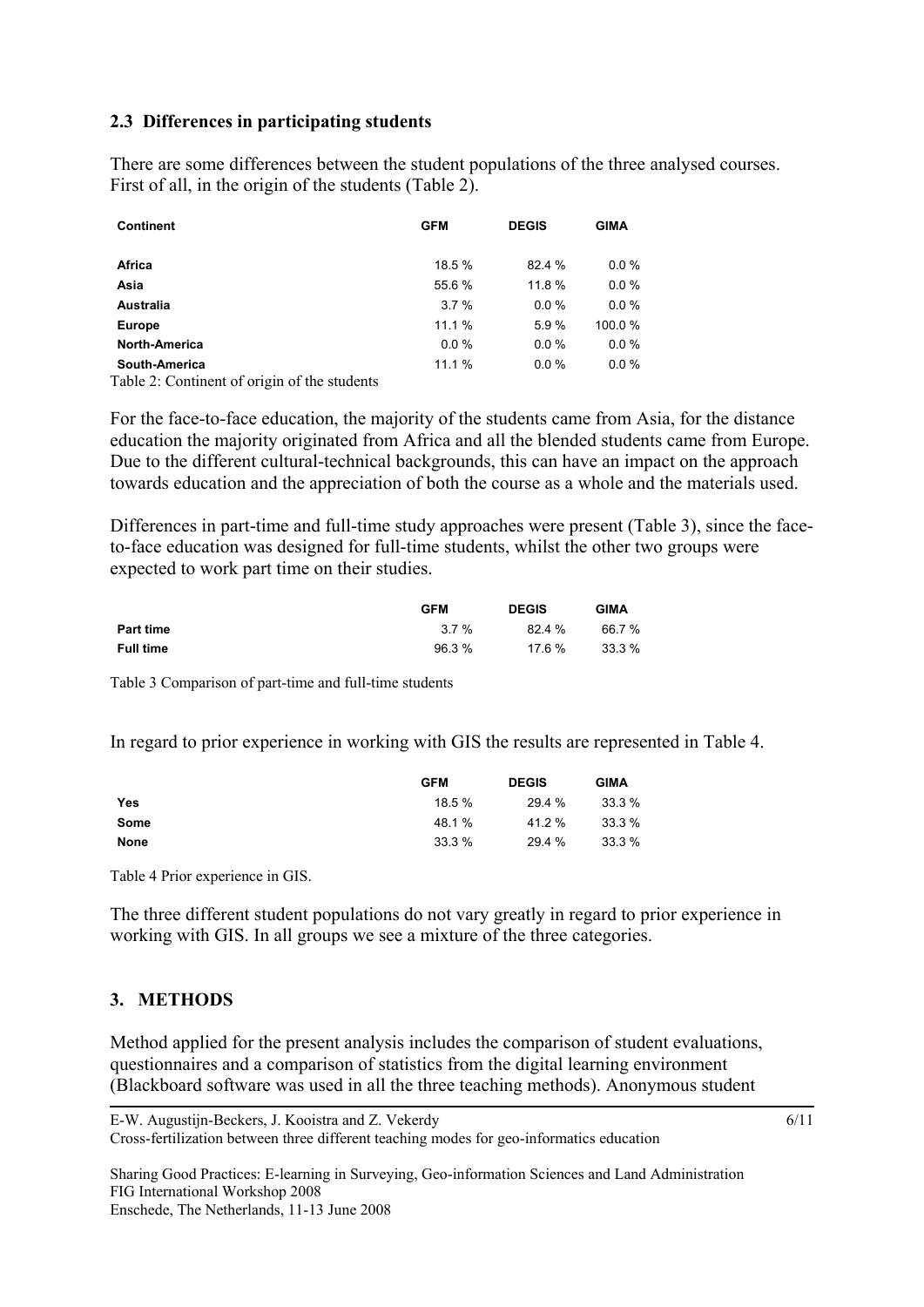evaluations were conducted at the end of each course, although different evaluation forms were used in the different courses, since the original idea was getting a feedback from the course participants and not the comparison which is presented here. For increasing the comparability of the different information sources, it was decided to develop a new questionnaire with the same questions for all of the students and send this questionnaire to all students that participated in the last run of each course. The questionnaire consisted of two parts, the first part contained questions about the course materials and the second part asked some general questions to compare the student populations.

Answers were on a scale of '++' to '--' (5 categories). A total of 50 completely filled out questionnaires were returned.

Evaluations of all three courses were conducted in the digital learning environment (Blackboard) and contained both multiple choice (scaling) questions and open questions. Course evaluations were compulsory and filled out anonymously during the last days of the course.

Statistical information about the use of the different services of the digital learning environment was also used for the analysis. In this statistical information it can be checked how many students used a certain course item (for example the self-tests). This is an independent source of information that we used to check the results for both the questionnaires and the evaluation forms.

### **4. RESULTS**

First, the results of the questionnaire, which was filled up by students of all the three course types will be discussed and these results will then be compared to the student evaluations and the course statistics provided by Blackboard.

Table 5 shows the results for the use of the materials. In this table native materials are indicated in bold and italics (shaded).

|                                   |            | $^{++}$<br>٠<br><b>DEGI</b> |      |            |              | $+/-$ |            |              |      | -          |              |      | --         |              |             |  |
|-----------------------------------|------------|-----------------------------|------|------------|--------------|-------|------------|--------------|------|------------|--------------|------|------------|--------------|-------------|--|
|                                   | <b>GFM</b> | s                           | GIMA | <b>GFM</b> | <b>DEGIS</b> | GIMA  | <b>GFM</b> | <b>DEGIS</b> | GIMA | <b>GFM</b> | <b>DEGIS</b> | GIMA | <b>GFM</b> | <b>DEGIS</b> | <b>GIMA</b> |  |
| Video<br>lectures                 | 18.5       | 64.7                        | 66.7 | 33.3       | 29.4         | 16.7  | 29.6       | 5.9          | 16.7 | 0.0        | 0.0          | 0.0  | 18.5       | 0.0          | 0.0         |  |
| E-lectures                        | 22.2       | 76.5                        | 33.3 | 44.4       | 11.8         | 50.0  | 19.8       | 5.9          | 16.7 | 3.7        | 0.0          | 0.0  | 11.1       | 5.9          | 0           |  |
| Self-tests                        | 40.7       | 70.6                        | 66.7 | 44.4       | 17.6         | 33.3  | 11.1       | 5.9          | 0.0  | 0.0        | 5.9          | 0.0  | 3.7        | 5.9          | 0           |  |
| <b>Text book</b><br><b>ArcGIS</b> | 77.8       | 76.5                        | 16.7 | 18.5       | 17.6         | 33.3  | 3.7        | 5.9          | 16.7 | 0.0        | 0.0          | 0.0  | 0.0        | 0.0          | 33.3        |  |
| exercises                         | 29.6       | 70.6                        | 33.3 | 55.6       | 17.6         | 16.7  | 14.8       | 0.0          | 16.7 | 0.0        | 5.9          | 16.7 | 0.0        | 5.9          | 16.7        |  |
| Study<br>guide                    | 7.4        | 47.1                        | 33.3 | 66.7       | 35.3         | 16.7  | 11.1       | 11.8         | 16.7 | 7.4        | 0.0          | 16.7 | 7.4        | 5.9          | 16.7        |  |

Table 5 Extent to which the materials were used in the different courses in percentage.

The materials were used most intensely by the e-learning students (Table 6).

E-W. Augustijn-Beckers, J. Kooistra and Z. Vekerdy

Cross-fertilization between three different teaching modes for geo-informatics education

7/11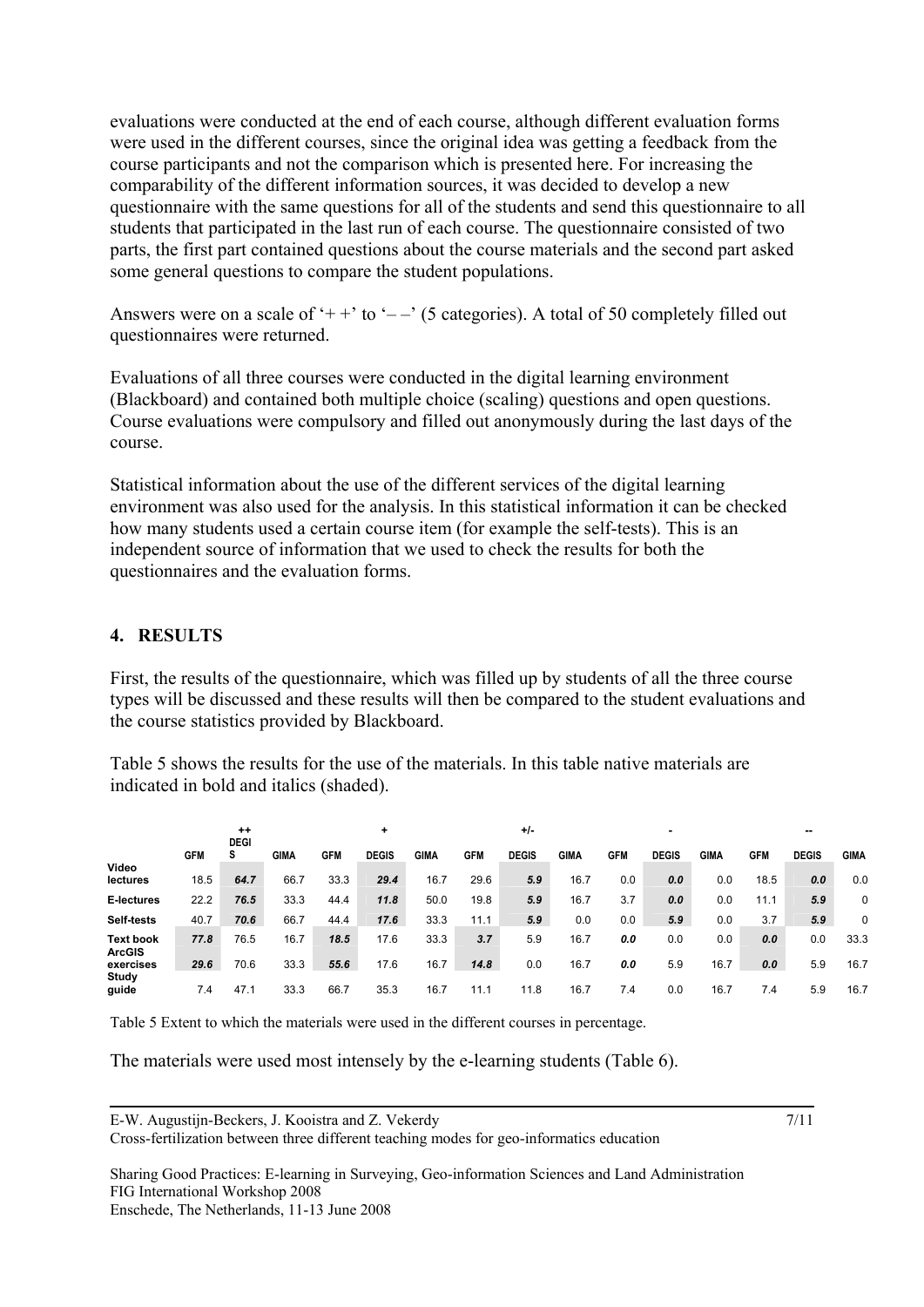|                         | Sum of $++$ and $+$ in Table 5 |              |             |  |  |
|-------------------------|--------------------------------|--------------|-------------|--|--|
|                         | <b>GFM</b>                     | <b>DEGIS</b> | <b>GIMA</b> |  |  |
| <b>Video lectures</b>   | 51.8                           | 94.1         | 83.4        |  |  |
| E-lectures              | 66.6                           | 88.3         | 83.3        |  |  |
| Self-tests              | 85.1                           | 88.2         | 100         |  |  |
| <b>Text book</b>        | 96.3                           | 94.1         | 50          |  |  |
| <b>ArcGIS exercises</b> | 85.2                           | 88.2         | 50          |  |  |
| Study guide             | 74.1                           | 82.4         | 50          |  |  |

Table 6: Extent to which the materials were used in the different courses, combination of  $++$  and  $+$  of Table 5

The average use for the distance students is 89.2%, for the face-to-face education this is 76.5% and for the blended learners it is 69.5%. Both the face-to-face and the distance students made a lot of use of the textbook (developed for the face-to-face education), blended learners made the most use of the self-tests (developed for the distance course). Distance and blended students have a much higher use for video lectures and e-lectures than the face-to-face education.

The next question was how much the materials contributed to the learning process. Results are shown in Table 7.

|                         | $^{++}$    |              |             | ٠          |              |      | $+/-$      |              |      |                  |              |             |            | $-$          |             |  |
|-------------------------|------------|--------------|-------------|------------|--------------|------|------------|--------------|------|------------------|--------------|-------------|------------|--------------|-------------|--|
|                         | <b>GFM</b> | <b>DEGIS</b> | <b>GIMA</b> | <b>GFM</b> | <b>DEGIS</b> | GIMA | <b>GFM</b> | <b>DEGIS</b> | GIMA | <b>GFM</b>       | <b>DEGIS</b> | <b>GIMA</b> | <b>GFM</b> | <b>DEGIS</b> | <b>GIMA</b> |  |
| <b>Video lectures</b>   | 20.8       | 41.2         |             | 49.9       | 35.3         |      | 25.0       | 23.5         |      |                  | 0            |             | 4.2        | 0            |             |  |
| E-lectures              | 38.4       | 68.8         | 66.7        | 30.7       | 25.0         | 33.3 | 19.2       | 6.3          | 0    | 3.8              | 0            |             | 7.7        | 0            | 0           |  |
| Self-tests              | 60.0       | 75.0         | 16.7        | 36.0       | 18.7         | 50.0 | 4.0        | 0            | 16.7 | 0                | 6.3          |             | 0          | 0            | $\mathbf 0$ |  |
| <b>Text book</b>        | 80.0       | 82.4         | 16.7        | 20.0       | 5.9          | 50.0 | 0          | 11.8         | 33.3 | 0                | 0            |             | 0          |              | $\Omega$    |  |
| <b>ArcGIS exercises</b> | 55.6       | 64.7         | 20.0        | 37.0       | 23.5         | 40.0 | 7.4        | 5.9          | 0    | $\boldsymbol{o}$ | 5.9          | 20.9        | 0          |              | 20.9        |  |
| Study guide             | 16.6       | 47.1         | 16.7        | 66.7       | 35.3         | 16.7 | 12.5       | 5.9          | 33.3 | 4.2              | 5.9          |             |            | 5.9          | $\mathbf 0$ |  |

Table 7 Comparison of the contribution of the learning materials to the learning process in percentage of total number students who used the materials per course

In the table native materials are indicated in bold and italics. Scores are in percentage and have been corrected for students that did not use the materials. General trend is that the appreciation of the e-learners for all materials is the highest. This also applies for materials that were not originally made for this course.

The statistics of the positive appreciation is shown in Table 8.

|                                |        | <b>GFM</b> | <b>DEGIS</b>          | GIMA  |
|--------------------------------|--------|------------|-----------------------|-------|
| <b>Video lectures</b>          |        | 70.8       | 76.5                  |       |
| E-lectures                     |        | 69.2       | 93.7                  | 100.0 |
| Self-tests                     |        | 96.0       | 93.7                  | 66.7  |
| <b>Text book</b>               |        | 100.0      | 88.3                  | 66.7  |
| <b>ArcGIS exercises</b>        |        | 92.6       | 88.2                  | 60.0  |
| <b>Study Guide</b><br>-------- | $\sim$ | 83.4       | 82.4<br>$\sim$ $\sim$ | 33.4  |

Table 8 Combined scores of appreciation for the categories '++' and '+' in percentage of total students who used the materials per course

E-W. Augustijn-Beckers, J. Kooistra and Z. Vekerdy Cross-fertilization between three different teaching modes for geo-informatics education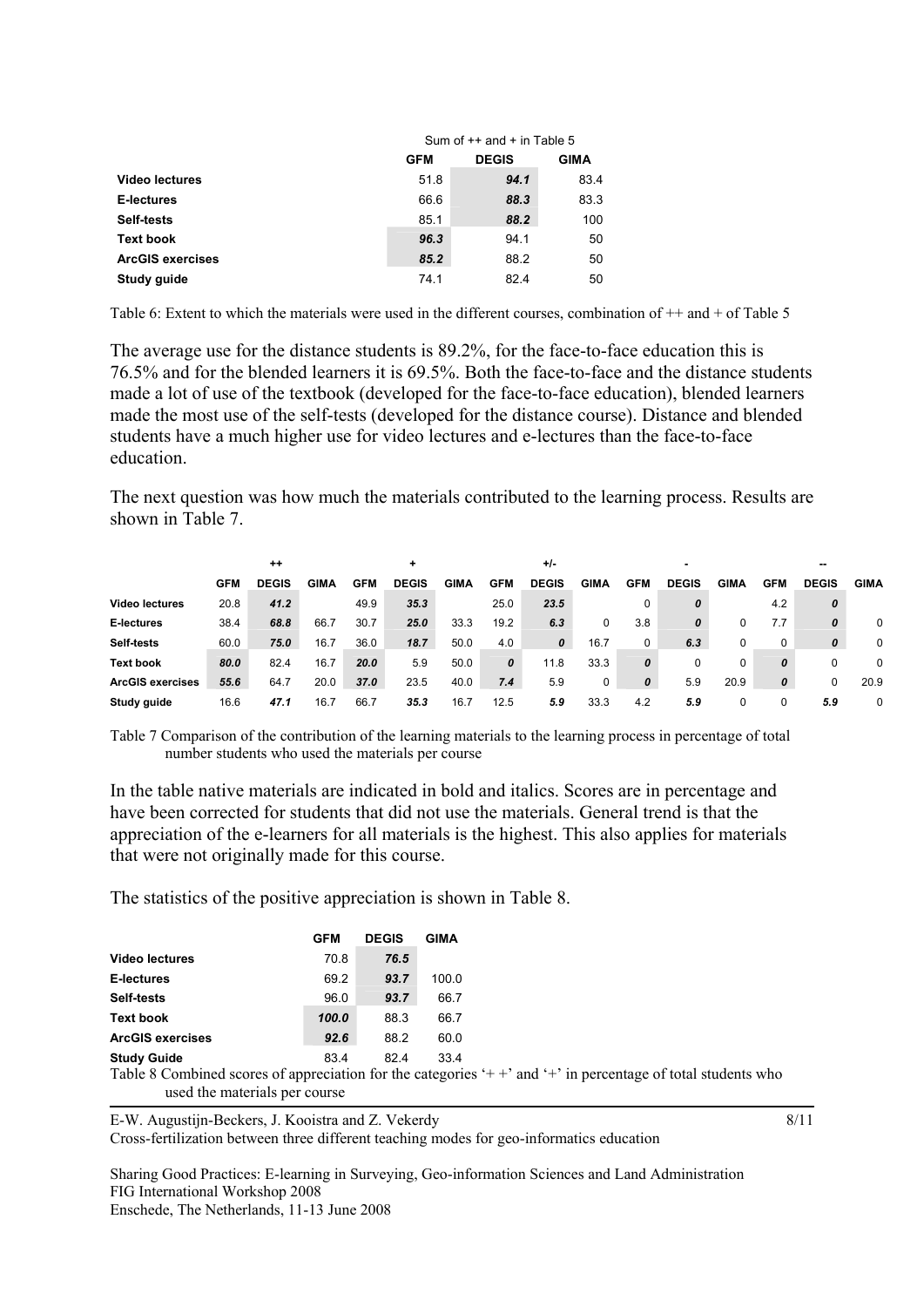The face-to-face students had the highest appreciation for the text book (100 % for categories 1 and 2 together), this is indeed their native material. Second came the self-tests, with a score of 96 %; the self-tests were developed for the e-learning course and were added as extra material in the other courses.

The distance students had the highest appreciation for e-lectures and self-tests (both 93.7 %). Both were developed for this mode of education. It is followed by the textbook with a score of 88.3 %. The text book is not native to this type of education.

The overall appreciation of the teaching materials by the students of the blended learning course was lower than in the other two courses. Average score over two categories ('++' and '+') and all materials for the blended learners was 65.4 %, compared to the 85.5 % for the face-to-face and 87.1 % for the e-learners. Remarkable is the result for the blended learning is the 100 % appreciation for the e-lectures. This material was originally developed for the elearning course.

Comparison of the results of the questionnaires with the course evaluations and statistical information of the digital learning environment yielded the following results.

For the blended students, the evaluation contained a question related to the study guide. The use of the study guide was rated as very useful, useful or no response. A total of 15 students answered this question of which 11 indicated that it was very useful and 4 indicated that it was useful. This is contrary to the score for the study guide in the questionnaire. Apparently the students were much more positive about this material in the course evaluation.

Distance students were asked in the evaluation if they used the self-tests to asses the progress they made. They scored the question on a scale of 5 grades (comparable to the scale from '++' to  $(-\frac{1}{2})$ . The score of the first two categories in the questionnaire was 88.2 %, whilst the score in the evaluation was 87.5 %. These results are practically the same.

When using the statistics from the digital learning environment, use of the self-tests for the blended learners show a use of 70 %, use of face-to-face students shows a use (all self-test) of 61%. These numbers are in fact lower than the values for self-tests found in the questionnaires.

For the face-to-face education, students were asked if e-lectures and videos were an important addition to the text book. 79 % of the students agreed, and another 12 % more agreed than disagreed. Course evaluation here shows a more positive appreciation than the questionnaires.

### **5. DISCUSSION**

E-W. Augustijn-Beckers, J. Kooistra and Z. Vekerdy Cross-fertilization between three different teaching modes for geo-informatics education 9/11 Materials were shared by all three courses, including materials that were developed for elearning and are now used in face-to-face education. In general there is no difference in the appreciation of foreign materials compared to native materials. However, there is a difference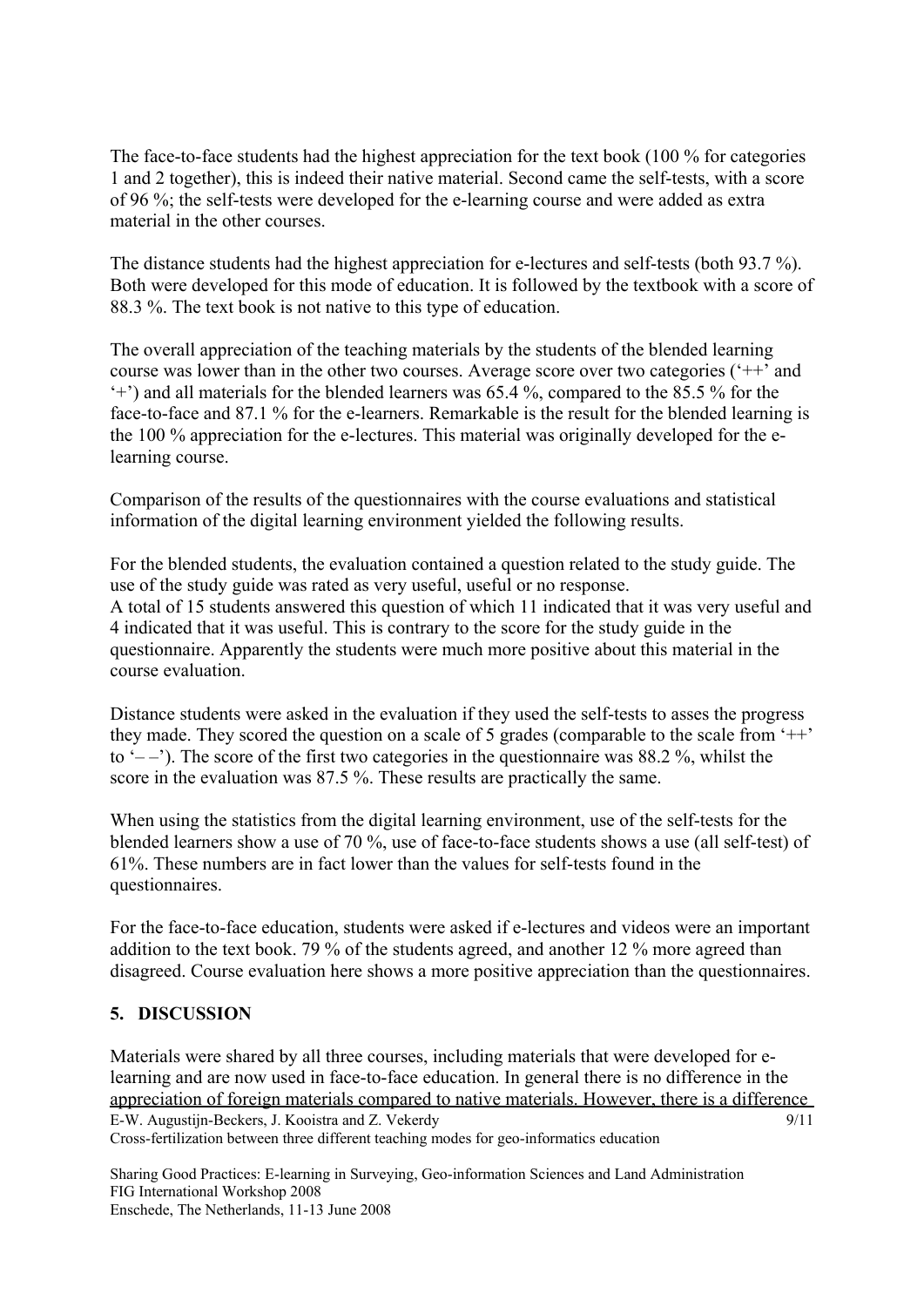in the student appreciation based on the use of the materials. Optional and interchangeable materials have a lower appreciation than compulsory non-interchangeable materials.

We see that the appreciation for e-lectures is high for e-learners and blended learners (88.3 %). These groups have no access to face-to-face lectures. The score for face-to-face education for e-lectures is 69.2 %. For this group the e-lectures are both optional and interchangeable (i.e. the same information can be obtained by other means). Taking this into account a score of almost 70 % ( $+$  and  $+$ ) can be considered very high, so we can conclude that it was useful to provide this material to the face-to-face students. The same applies for the ArcGIS exercises. These exercises were compulsory for both face-to-face and distance education students but optional for the blended learners. Score for GFM (92.6 %) and DEGIS (88.2 %) is considerably higher than for GIMA (60 %) but even the GIMA score is not very low.

In general, we conclude that there is a clear relationship between the use and appreciation of the material and the fact that the material is optional/interchangeable. This usually results in a lower use and appreciation but the score of the optional materials is still considerably high.

Some differences were found between the results of the questionnaires, the course evaluation and the statistics derived from the digital learning environment. Sometimes the questionnaires showed more positive results, sometimes the course evaluation. A factor of influence can be that the questionnaire was filled out weeks after the completion of the course, but the evaluations date from the end of the course. It was not possible to find a clear trend in the differences, so we can conclude that the questionnaires can be used as the basis of the analysis.

Differences in student population can play a role in the results of this research. The face-toface and distance students were mainly students for which English is a second language. This could have an effect on the high appreciation of e-lectures. E-lectures are repeatable, and reading is sometimes easier than listening to a regular lecture. The blended learners were European students, and in general they had better English language skills.

There are some differences in appreciation between the learning materials. Materials with an overall high appreciation are the self-tests and the textbook. A high appreciation for a textbook is in line with general expectations. The high appreciation for self-tests, and the relative high appreciation for e-lectures in face-to-face education are of particular interest. It would be interesting to conduct a second comparison after the next run of the three courses using the same evaluation including the questionnaire questions for all the three courses. Additional questions could investigate the way the materials like e-lectures and self-tests are used by the different groups. The actual use of the materials may be different from the intended use. Further research would also offer the possibility to investigate what exactly the added value is of the different types of materials in the different courses.

Although foreign materials are used and appreciated this does not mean that all materials can be shared, or that sharing materials is a means to save staff time in the development or execution of a course. The materials that were shared (e-lectures, selftests, video-lectures) are